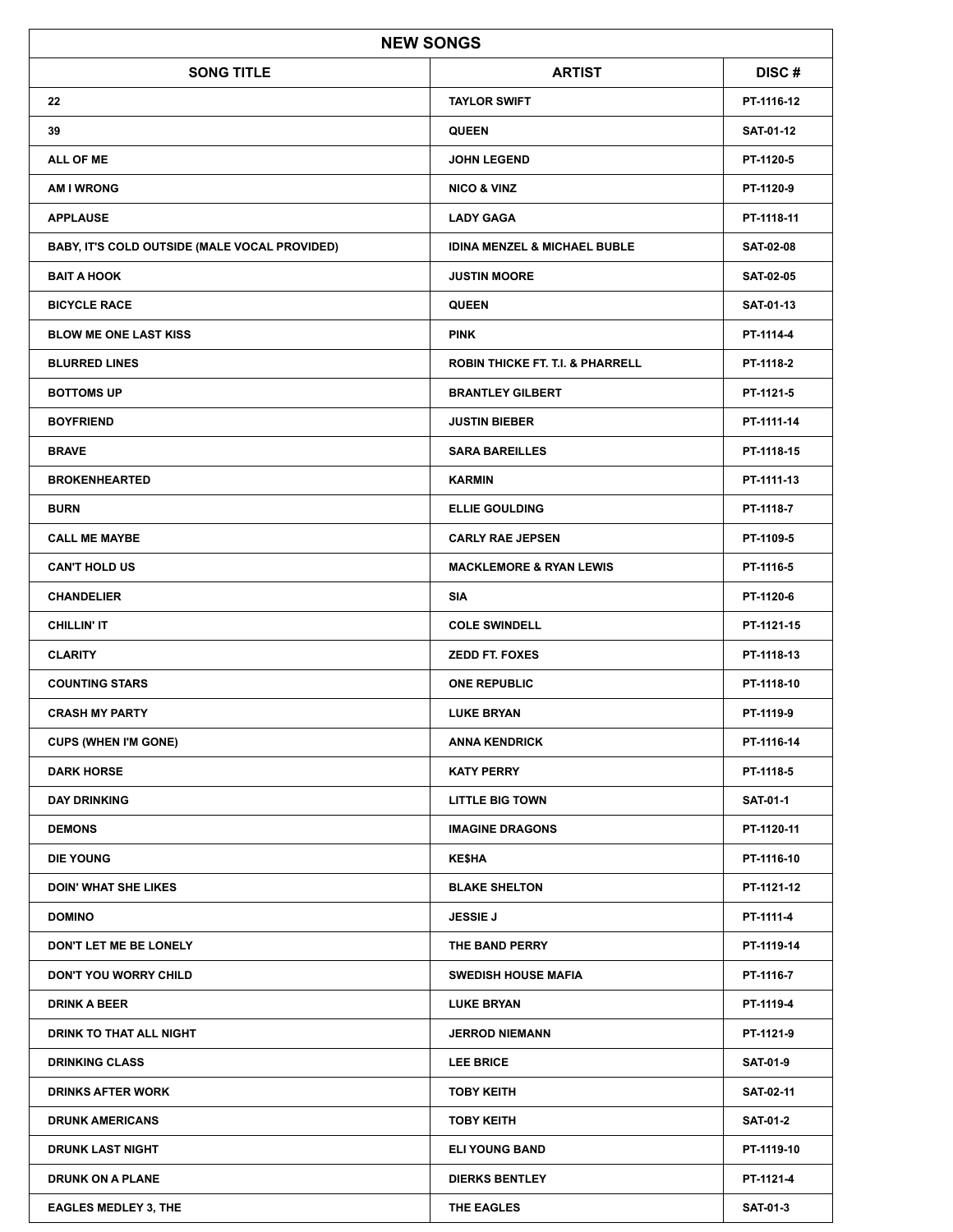|                                   | <b>NEW SONGS</b>                |                  |
|-----------------------------------|---------------------------------|------------------|
| <b>EMPIRE</b>                     | <b>SHAKIRA</b>                  | PT-1120-16       |
| <b>EVERYBODY TALKS</b>            | <b>NEON TREES</b>               | PT-1114-9        |
| <b>FOLLOW YOUR ARROW</b>          | <b>KACEY MUSGRAVES</b>          | PT-1119-16       |
| <b>FREESTYLE</b>                  | <b>LADY ANTEBELLUM</b>          | <b>SAT-01-10</b> |
| <b>GANGNAM STYLE</b>              | <b>PSY</b>                      | PT-1114-5        |
| <b>GENTLEMAN</b>                  | <b>PSY</b>                      | PT-1116-13       |
| <b>GET LUCKY</b>                  | DAFT PUNK FT. PHARRELL WILLIAMS | PT-1120-7        |
| <b>GIRL IN A COUNTRY SONG</b>     | <b>MADDIE AND TAE</b>           | <b>SAT-01-5</b>  |
| <b>GIRL ON FIRE</b>               | <b>ALICIA KEYS</b>              | PT-1114-8        |
| <b>GIRLS CHASE BOYS</b>           | <b>INGRID MICHAELSON</b>        | PT-1120-14       |
| <b>GIVE ME EVERYTHING</b>         | <b>PITBULL</b>                  | PT-1109-4        |
| <b>GIVE YOUR HEART A BREAK</b>    | <b>DEMI LOVATO</b>              | PT-1111-16       |
| <b>GLAD YOU CAME</b>              | THE WANTED                      | PT-1111-12       |
| <b>GOD MADE GIRLS</b>             | <b>RAE LYNN</b>                 | <b>SAT-01-4</b>  |
| <b>GOOD FEELING</b>               | <b>FLO RIDA</b>                 | PT-1111-7        |
| <b>HAPPY</b>                      | <b>PHARRELL WILLIAMS</b>        | PT-1120-1        |
| <b>HEART ATTACK</b>               | <b>DEMI LOVATO</b>              | PT-1114-16       |
| <b>HELLUVA LIFE</b>               | <b>FRANKIE BALLARD</b>          | SAT-01-11        |
| <b>HERE'S TO NEVER GROWING UP</b> | <b>AVRIL LAVIGNE</b>            | PT-1116-16       |
| <b>HOME</b>                       | <b>PHILLIP PHILLIPS</b>         | PT-1114-3        |
| <b>HOMEGROWN HONEY</b>            | <b>DARIUS RUCKER</b>            | <b>SAT-01-7</b>  |
| <b>HUMAN</b>                      | <b>CHRISTINA PERRI</b>          | PT-1120-8        |
| <b>HUSH HUSH</b>                  | <b>PISTOL ANNIES</b>            | <b>SAT-02-09</b> |
| I KNEW YOU WERE TROUBLE           | <b>TAYLOR SWIFT</b>             | PT-1114-6        |
| <b>I LOVE IT</b>                  | <b>ICONA POP FT. CHARLI XCX</b> | PT-1116-6        |
| I WANNA GO                        | <b>BRITNEY SPEARS</b>           | PT-1109-15       |
| I WANT CRAZY                      | <b>HUNTER HAYES</b>             | PT-1121-13       |
| I WISH I COULD BREAK YOUR HEART   | <b>CASSADEE POPE</b>            | PT-1121-14       |
| IT GOES LIKE THIS                 | <b>THOMAS RHETT</b>             | PT-1119-5        |
| IT WILL RAIN                      | <b>BRUNO MARS</b>               | PT-1109-14       |
| <b>IT'S TIME</b>                  | <b>IMAGINE DRAGONS</b>          | PT-1116-15       |
| <b>JUST GIVE ME A REASON</b>      | <b>PINK</b>                     | PT-1116-2        |
| <b>KEEP IT TO YOURSELF</b>        | <b>KACEY MUSGRAVES</b>          | PT-1121-16       |
| <b>LEMON DROP</b>                 | <b>PISTOL ANNIES</b>            | <b>SAT-02-10</b> |
| <b>LIGHTS</b>                     | <b>ELLIE GOULDING</b>           | PT-1111-8        |
| <b>LITTLE THINGS</b>              | <b>ONE DIRECTION</b>            | PT-1114-11       |
| <b>LOCKED OUT OF HEAVEN</b>       | <b>BRUNO MARS</b>               | PT-1114-1        |
| <b>LOVE RUNS OUT</b>              | <b>ONE REPUBLIC</b>             | PT-1120-15       |
| <b>LOVE SOMEBODY</b>              | <b>MAROON 5</b>                 | PT-1118-16       |
| LOVE YOU LIKE A LOVE SONG         | <b>SELENA GOMEZ</b>             | PT-1109-13       |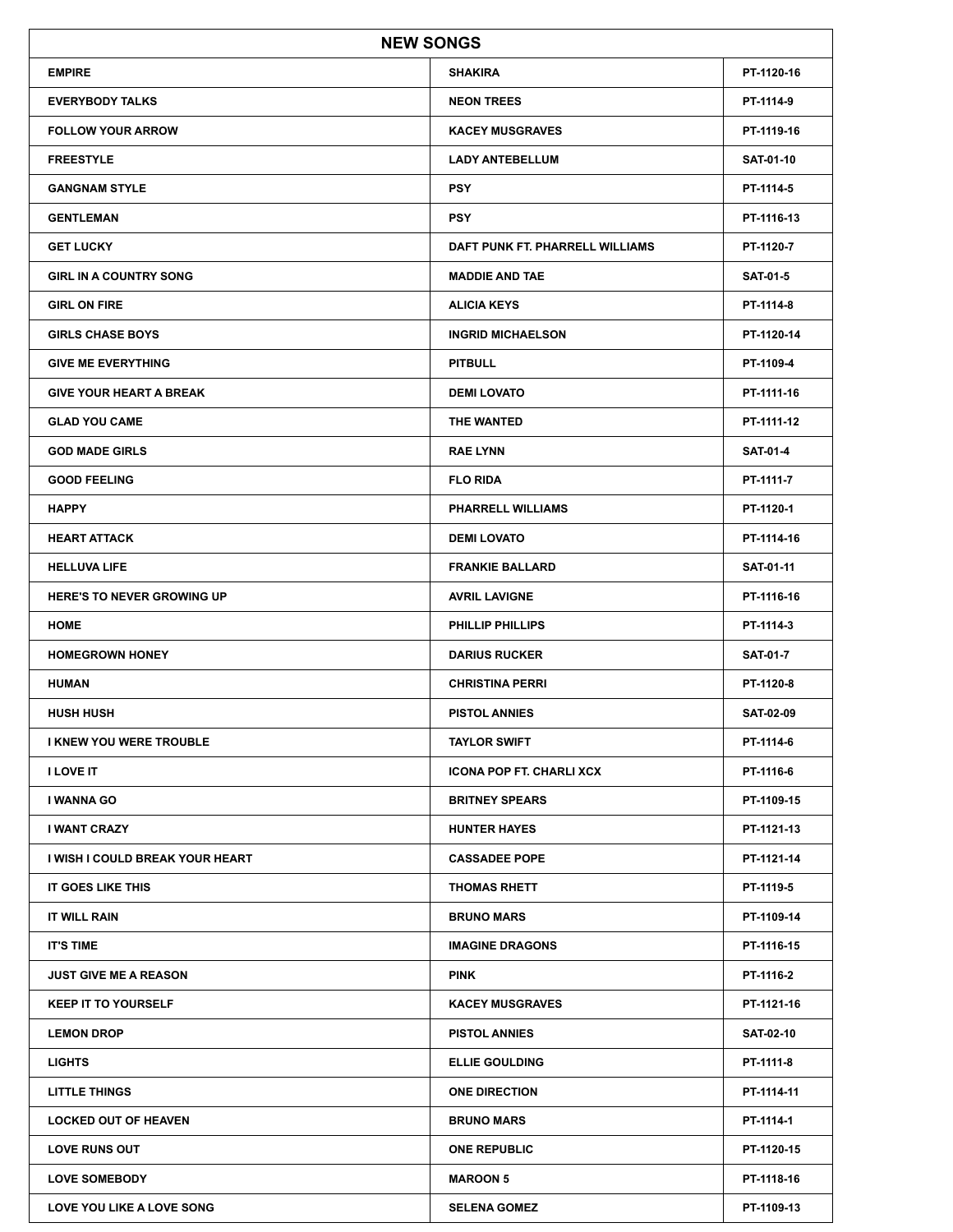|                                     | <b>NEW SONGS</b>                                                      |                  |
|-------------------------------------|-----------------------------------------------------------------------|------------------|
| <b>MAKE ME WANNA</b>                | <b>THOMAS RHETT</b>                                                   | <b>SAT-02-02</b> |
| <b>MINE WOULD BE YOU</b>            | <b>BLAKE SHELTON</b>                                                  | PT-1119-13       |
| <b>MOVES LIKE JAGGER</b>            | <b>MAROON 5 FT. CHRISTINA AGUILERA</b>                                | PT-1111-1        |
| <b>MR. KNOW IT ALL</b>              | <b>KELLY CLARKSON</b>                                                 | PT-1109-9        |
| <b>NEVER ON SUNDAY (IN ENGLISH)</b> | <b>MELINA MERCOURI</b>                                                | <b>SAT-02-07</b> |
| <b>NOT OVER YOU</b>                 | <b>GAVIN DeGRAW</b>                                                   | PT-1109-12       |
| <b>ONE MORE NIGHT</b>               | <b>MAROON 5</b>                                                       | PT-1116-3        |
| ONE THAT GOT AWAY, THE              | <b>KATY PERRY</b>                                                     | PT-1111-9        |
| ONLY WAY I KNOW, THE                | <b>JASON ALDEAN WITH LUKE BRYAN &amp; ERIC</b><br><b>CHURCH</b>       | <b>SAT-02-03</b> |
| <b>PART OF ME</b>                   | <b>KATY PERRY</b>                                                     | PT-1111-2        |
| <b>PAYPHONE</b>                     | <b>MAROON 5</b>                                                       | PT-1111-10       |
| <b>PLAY IT AGAIN</b>                | <b>LUKE BRYAN</b>                                                     | PT-1121-2        |
| <b>PROBLEM</b>                      | ARIANA GRANDE FT. IGGY AZALEA                                         | PT-1120-4        |
| <b>PUMPED UP KICKS</b>              | <b>FOSTER THE PEOPLE</b>                                              | PT-1109-8        |
| <b>RADIOACTIVE</b>                  | <b>IMAGINE DRAGONS</b>                                                | PT-1118-4        |
| <b>ROAR</b>                         | <b>KATY PERRY</b>                                                     | PT-1118-1        |
| <b>ROUND HERE</b>                   | <b>FLORIDA GEORGIA LINE</b>                                           | PT-1119-12       |
| <b>ROYALS</b>                       | <b>LORDE</b>                                                          | PT-1120-2        |
| <b>RUDE</b>                         | <b>MAGIC!</b>                                                         | PT-1120-3        |
| <b>RUNNIN' OUTTA MOONLIGHT</b>      | <b>RANDY HOUSER</b>                                                   | PT-1119-7        |
| <b>SAY SOMETHING</b>                | A GREAT BIG WORLD & CHRISTINA AGUILERA                                | PT-1118-14       |
| <b>SEE YOU TONIGHT</b>              | <b>SCOTTY McCREERY</b>                                                | PT-1121-7        |
| <b>SET FIRE TO THE RAIN</b>         | <b>ADELE</b>                                                          | PT-1109-3        |
| <b>SEXY AND I KNOW IT</b>           | <b>LMFAO</b>                                                          | PT-1109-10       |
| <b>SHOTGUN RIDER</b>                | <b>TIM McGRAW</b>                                                     | <b>SAT-01-14</b> |
| <b>SHOWER</b>                       | <b>BECKY G</b>                                                        | PT-1120-10       |
| <b>SMALL TOWN THROWDOWN</b>         | <b>BRANTLEY GILBERT FT. JUSTIN MOORE &amp;</b><br><b>THOMAS RHETT</b> | <b>SAT-02-06</b> |
| <b>SOME NIGHTS</b>                  | <b>FUN</b>                                                            | PT-1114-13       |
| SOMETHING IN THE WATER              | <b>CARRIE UNDERWOOD</b>                                               | <b>SAT-02-01</b> |
| <b>SOUTHERN GIRL</b>                | <b>TIM McGRAW</b>                                                     | PT-1119-15       |
| <b>STARSHIPS</b>                    | <b>NICKI MINAJ</b>                                                    | PT-1111-11       |
| <b>STAY</b>                         | <b>FLORIDA GEORGIA LINE</b>                                           | PT-1119-2        |
| <b>STEREO HEARTS</b>                | <b>GYM CLASS HEROES FT. ADAM LEVINE</b>                               | PT-1111-3        |
| STRONGER (WHAT DOESN'T KILL YOU)    | <b>KELLY CLARKSON</b>                                                 | PT-1109-1        |
| <b>SUN DAZE</b>                     | <b>FLORIDA GEORGIA LINE</b>                                           | <b>SAT-01-15</b> |
| <b>SUPER BASS</b>                   | <b>NICKI MINAJ</b>                                                    | PT-1109-7        |
| <b>TAKE IT ON BACK</b>              | <b>CHASE BRYANT</b>                                                   | <b>SAT-02-04</b> |
| <b>TALK DIRTY</b>                   | <b>JASON DERULO</b>                                                   | PT-1120-13       |
| <b>TALLADEGA</b>                    | <b>ERIC CHURCH</b>                                                    | <b>SAT-01-8</b>  |
| <b>TEAM</b>                         | <b>LORDE</b>                                                          | PT-1120-12       |